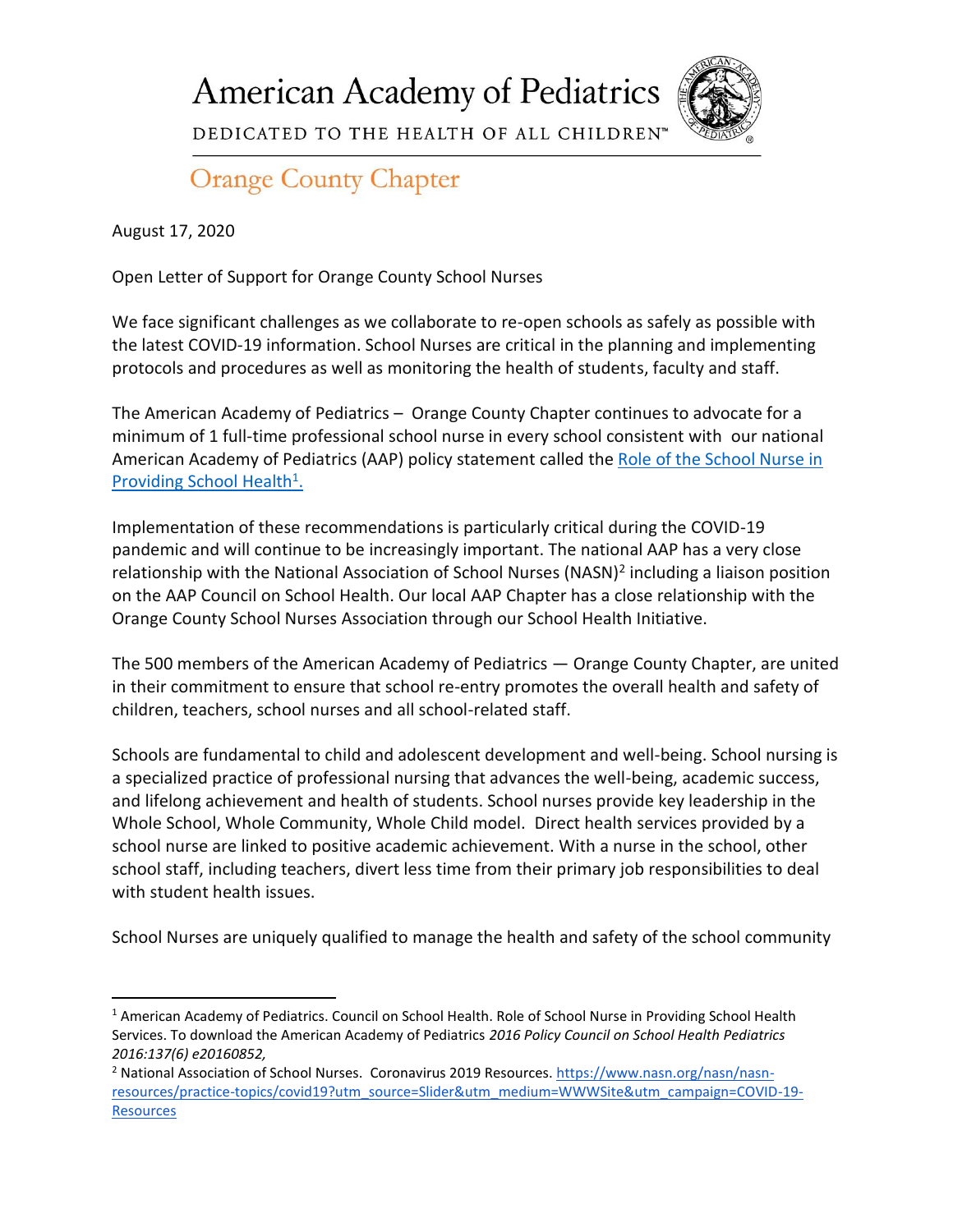**American Academy of Pediatrics** 



DEDICATED TO THE HEALTH OF ALL CHILDREN™

## **Orange County Chapter**

and are experienced in population-based health, including illness surveillance and contact tracing.

The number of School Nurses in the Orange County School Districts does not currently meet the American Academy of Pediatrics (AAP) recommendations. The absence of this resource will be deeply felt with the increase in demands for their essential services because of the necessary COVID-19 public health and school health interventions to safely open and continue to maintain a safe school environment.

**The AAP-OC recommends** that each Orange County School District work collaboratively with their school nurse representative to develop, implement, monitor and evaluate school reopening measures and interventions.

**We further recommend that** each School District work with State and local government entities to secure joint funding to increase the number of school nurses so that the demand for increased health and mental health services with school reopening can be met. We are mindful of budgetary constraints; however, investment in school nurses' results in cost savings in school and health related costs.

## **Background**

Pre-COVID-19 core functions of the School Nurse include 1) providing direct health care; 2) planning for health and educational services; 3) screening and referral; 4) ensuring a healthy school environment; 5) promoting health and health education; 6) serving as the leader for health policies, development, evaluation, including crisis and disaster management, infectious disease prevention and more. School Nurses are uniquely positioned to manage the health and safety of the school community as we reopen during COVID-19 pandemic, and during subsequent pandemics and disasters. School Nurses have the population-based health knowledge that is needed for surveillance, screening, triage of students, staff, and visitors with COVID-19 symptoms.

School Nurses are familiar with national, state and county guidelines for safe return to school. Guidelines have been published by the American Academy of Pediatrics<sup>3</sup>, Harvard School of

<sup>3</sup> American Academy of Pediatrics. COVID Planning Recommendations for School Reopening. [https://services.aap.org/en/pages/2019-novel-coronavirus-covid-19-infections/clinical-guidance/covid-19](https://services.aap.org/en/pages/2019-novel-coronavirus-covid-19-infections/clinical-guidance/covid-19-planning-considerations-return-to-in-person-education-in-schools/) [planning-considerations-return-to-in-person-education-in-schools/](https://services.aap.org/en/pages/2019-novel-coronavirus-covid-19-infections/clinical-guidance/covid-19-planning-considerations-return-to-in-person-education-in-schools/)